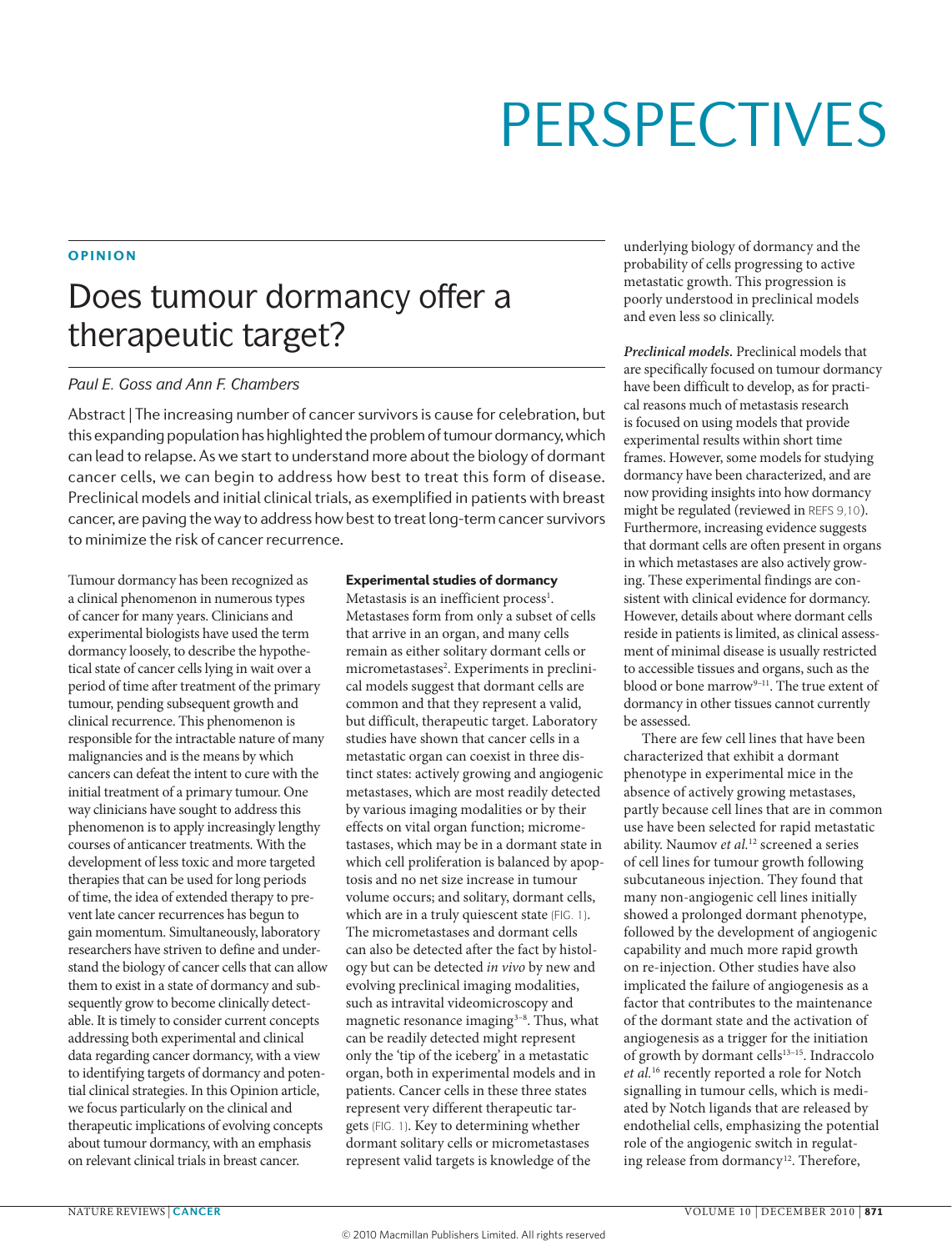

**Nature Reviews** | **Cancer** cells can be present as dormant, quiescent solitary cells (part **a**); dormant, pre-angiogenic microme-Figure 1 | **Cancer cells can coexist in three distinct states in a metastatic organ.** Metastatic tastases, in which cell division may be balanced by apoptosis (part **b**); and as actively growing, vascularized metastases (part **c**). The cells that can be detected by current clinical or preclinical imaging modalities are thus only a subset of the metastatic burden that may exist in an organ. The net progression to clinically relevant, large metastases is governed by the numbers of cancer cells that are delivered to that organ and by the proportion of cells that follow the various fates shown. The dashed arrows indicate a link between proliferation, dormancy and cell death. image is modified, with permission, from *Nature ReviewsCancer* ReF. 2 © (2002) Macmillan Publishers Ltd. All rights reserved.

anti-angiogenic therapies could have the potential to hold pre-angiogenic dormant micrometastases in check.

Aguirre-Ghiso and colleagues<sup>9</sup> have developed a model for studying tumour dormancy in the immunodeficient chick embryo, using human epidermoid carcinoma HEp3 cells, and have used this model to identify molecular factors that can contribute to the maintenance of, and release from, dormancy<sup>9</sup>. Factors identified using this model include the balance between two MaPK signalling pathways, the ErK and p38 signalling pathways, which in turn can be regulated by the urokinase receptor (uPAR) and interactions with fibronectin<sup>17-19</sup>. Therapeutic strategies to regulate this balance could be contemplated, but would be complicated by limited specificity for tumour cells.

The D2A1 and D2.0R mouse mammary carcinoma cells<sup>20</sup> represent a genetically related pair of cells with aggressive, rapidly metastatic (D2A1) and more indolent, dormant (D2.0R) phenotypes, and have been used with success in many studies of metastasis and dormancy21–23. barkan *et al.*23 used this pair of cell lines, and also identified a series of additional cell lines, that show dormant versus rapidly growing properties both *in vivo* and in an *in vitro* assay that correlated with *in vivo* behaviour. It is anticipated that this *in vitro* assay will help to clarify the molecular nature of dormancy and the therapeutic strategies that are targeted to dormant cells. Molecular factors identified with this model include adhesive interactions with components of the extracellular matrix<sup>23-26</sup>. Again, strategies to use this mechanistic information therapeutically remain to be developed and issues of tumour specificity need to be addressed.

Goodison *et al*. 27 and Suzuki *et al*. 28 have used a pair of clonal, green fluorescent protein (GFP)-transfected derivatives of the MDA-MB-435 human cell line, one of which (NM2C5) shows a non-metastatic phenotype *in vivo* and the other of which (M4a4) is highly metastatic in immunodeficient mice. They found that NM2C5 tumours disseminated cells to distant organs, where they remained in a viable but dormant state, again supporting the idea that tumour dissemination is not synonymous with clinically overt metastasis. Even with the metastatic M4a4 line, many cells disseminated and remained dormant, including in organs that had actively growing metastases<sup>27,28</sup>, which is consistent with the information illustrated in FIG. 1. Similarly, Huseman *et al.*29 reported early dissemination of mammary carcinoma cells to multiple organs in a syngeneic model, and subsequent release from dormancy in the bone marrow, in response to irradiation. In addition, Eyles *et al*. 30 have implicated cytostatic CD8<sup>+</sup> T cells in regulating the outgrowth of early disseminated melanoma cells. Indeed, when researchers take the time to look, dormant cancer cells can be found in many metastatic animal models both in organs that are free of overt metastases and in involved organs where they coexist with actively growing metastases $3-5,7,22,27-29$ .

*Preclinical models of therapeutic effects on dormant tumour cells.* Few studies have assessed the effects of therapy on dormant cells. Cytotoxic chemotherapy was shown to effectively inhibit the growth of metastases while having no effect on the numbers of dormant cancer cells residing in the same organs in models of breast cancer metastases in the liver<sup>22</sup> (FIG. 2) and melanoma metastases in the

lungs4 . Furthermore, chemotherapy treatment delivered early in the course of metastasis had no effect on late-developing metastases in the D2.0R poorly metastatic model, presumably because the cancer cells were in a dormant state at the time of treatment, and thus mimicking a failure of early administration of adjuvant therapy to prevent late recurrences in some patients (FIG. 2). Dormant cancer cells are therefore common in preclinical models of metastasis and are a difficult target for therapy. Although quiescent, dormant cells might be difficult to kill, but they would presumably be affected by treatment delivered after they begin to reinitiate growth. As discussed below, recent and ongoing clinical trials in hormone-dependent breast cancer suggest that anti-oestrogen therapies that are introduced as a treatment late in follow-up can reduce subsequent clinical recurrences, suggesting that either true dormant cells or tumour micrometastases remain vulnerable to these therapies. Such an approach may be contemplated in other malignancies, particularly with the development of therapies with few toxicities.

### Clinical tumour dormancy

Circulating breast cancer cells have been detected in patients up to 22 years after diagnosis who are clinically disease free, suggesting that tumour cells are in a state of dynamic dormancy<sup>31</sup>. Clinical dormancy is reflected by relapses at distant sites, following the original primary cancer diagnosis. In some tumours — for example, breast cancer, melanoma and renal cancer — these recurrences are common and can occur many years after diagnosis. Such late recurrences are less common in other tumour types (TABLe 1). For example, in colon cancer, more than 85% of recurrences occur within the first 3 years of follow-up<sup>32</sup>, whereas patients with breast cancer are at risk for a much longer time<sup>33</sup>. Mathematical modelling using clinical recurrence data has suggested that dormancy can be better explained by true cancer quiescence, followed by periods of active growth, rather than steady but slow growth throughout a period of clinical dormancy<sup>34,35</sup>. Many examples of evidence for minimal residual disease in blood, bone marrow, lymph nodes, the peritoneal cavity and other sites for different types of cancer have been shown<sup>9,36</sup>. Investigators in Italy measured the size of clinically detected breast cancer lesions in patients who were followed every 3 months and they were able to deduce that the tumour could not have been growing by exponential or Gompertzian growth before the diagnosis of metastases but rather that rapid growth after coming out of dormancy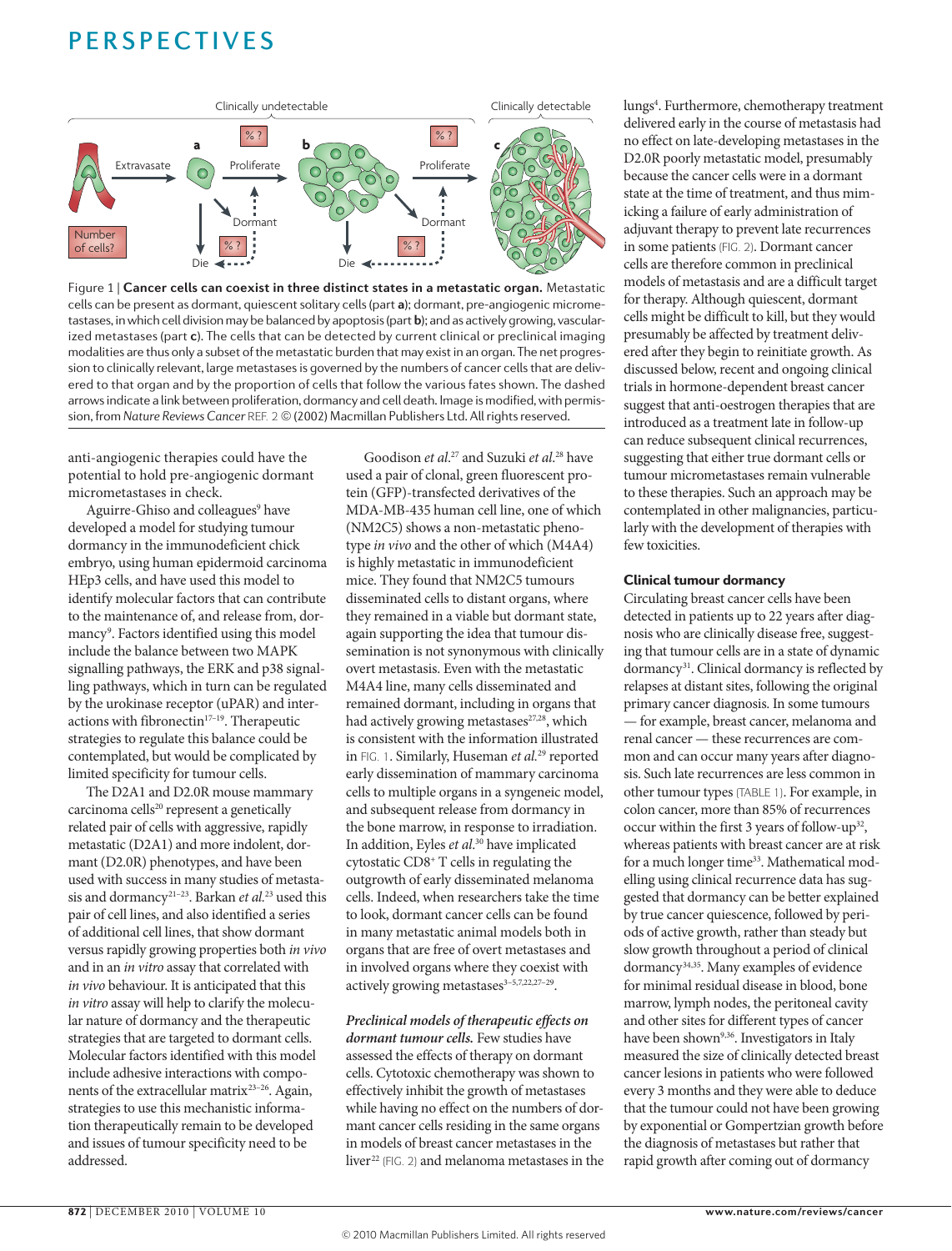### **PFRSPFCTIVES**

was likely to have occurred<sup>37</sup>. In a metaanalysis of early stage breast cancer, the presence of dormant occult bone marrow micrometastases was an independent prognostic indicator<sup>38</sup>. Publications by Ragaz *et al*. 39 and Overgaard *et al*. 40 raised the possibility that dormant metastases in regional nodes of the breast could seed tumour cells to distant sites over time following initial surgery. Ultimately, a reduction in cancer mortality and morbidity depends substantially on our ability to prevent, delay or treat distant metastatic disease that can occur at times ranging from immediately after diagnosis to years or decades later (TABLe 1).

Recent and evolving technological advances have made it possible to detect circulating tumour cells (CTCs) in blood samples from cancer patients, as well as disseminated tumour cells (DTCs), which are primarily isolated from bone marrow samples. Such cells have been shown to provide some valuable prognostic information (reviewed in ReFs 10,41,42). These studies provide evidence for cancer cells at sites that are remote from the primary tumour. Molecular characterization of these cells is the subject of much ongoing work, as methodological hurdles of characterizing isolated individual cells are being overcome. Whether these cells represent a reservoir of dormant cells that can re-initiate growth in response to microenvironmental stimuli remains to be clarified. Although sampling of DTCs from bone marrow is an invasive procedure, blood sampling of CTCs is minimally invasive. Quantification and/or molecular characterization of CTCs could therefore be feasible in the context of clinical trials and might provide further insights into the clinical utility of CTC (or DTC) measurements in patients<sup>10</sup>. For example, a recent publication describes the ability to harvest, isolate and

study ERBB2 levels in CTCs<sup>43</sup>, and another publication has reported the detection of mutations in epidermal growth factor receptor (EGFR) in CTCs from patients with lung cancer<sup>44</sup>. Using these techniques it is hoped that targeting dormant cells to kill them, or keep them dormant indefinitely, will be possible. This represents an important challenge in the future treatment of early stage cancer that could provide a major step forwards in improving the outcome of patients with solid tumour malignancy.

To establish distant metastases, tumour cells need to overcome several obstacles: leaving the primary tumour site; homing to a distant organ site; resisting apoptosis and immune destruction at the ectopic site; and establishing initial colonization at the metastatic site2,30,45,46. The metastatic dissemination of cancer cells can occur early in the course of disease progression, before or at the time of diagnosis of the primary tumour in patients; this has also been seen in experimental models<sup>29,30,36</sup>. The time taken to subsequently establish a blood supply and grow at the metastatic site to clinically detectable disease is considered the true dormancy period. Clinically, tumours have been considered dormant when recurrence occurs after 5 years from diagnosis, but the variation in time to recurrence probably reflects a lead time bias from original dissemination rather than a measure of variations in tumour biology. Regulation of the switch from quiescent dormancy to active regrowth is poorly understood, but could include factors such as surgery and other causes of tissue injury, diet, immunological factors and other as yet unidentified chance elements<sup>34,47,48</sup>.

The initiation of metastatic growth is not equivalent to dissemination of tumour cells2,46, as illustrated by the experimental





studies discussed above. The phenomenon of tumour dormancy can introduce years of uncertainty for patients and their physicians, as it is not known whether a patient is cured or still harbours residual disease that carries the risk of recurrence. The various possible states of dormancy, as well as their temporal presence or absence over time, suggests that single or combinations of therapies, introduced at varying time intervals, could be necessary to interrupt the process of clinical recurrence. This poses a tremendous challenge to the researchers and clinicians involved in clinical trials. Nevertheless, recent clinical trials in breast cancer support the idea that there might be a long temporal window for some patients, during which continued therapy or therapy that is applied late in follow-up may be of benefit in preventing cancer recurrence. Such trials can increasingly be carried out owing to the development of treatments that have less toxicity than earlier cytotoxic chemotherapies. However, much remains to be learned about the efficacy of chronic therapies that are targeted towards dormant cancer cells and their benefits and risks to patients need to be carefully evaluated.

### *Recurrence patterns in breast cancer.*

Clinically, most malignancies have a chronic recurrence pattern (TABLe 1). It is immediately obvious that there is no distinct point when recurrences begin or end. breast cancer is clinically divided into various subtypes. Distinct differences in recurrence patterns are seen between oestrogen receptor-positive (ER+) and ERtumours<sup>33,49</sup> (FIG. 3). ER<sup>+</sup> disease has a lower risk of recurrence in the initial 5 years after diagnosis than ER<sup>-</sup> disease but thereafter has a greater chronic annual risk of recurrence than ER<sup>-</sup> tumours. After 15 years the recurrence curves come together again (FIG. 3). It is unclear whether these differences could be accounted for by different growth rate patterns or by differences in dormancy patterns.

Improving the systemic therapies that are given immediately after treating the primary tumour continues to be the commonest way to attempt to reduce subsequent recurrences. Emphasis has generally been placed on long-term morbidities of cancer treatments rather than on addressing residual risk of recurrence. Improving therapeutic efficacy in late-relapsing cancers has been less of a focus. However, examples of diseases in which this has begun to be addressed include ER<sup>+</sup> breast cancer and malignant melanoma.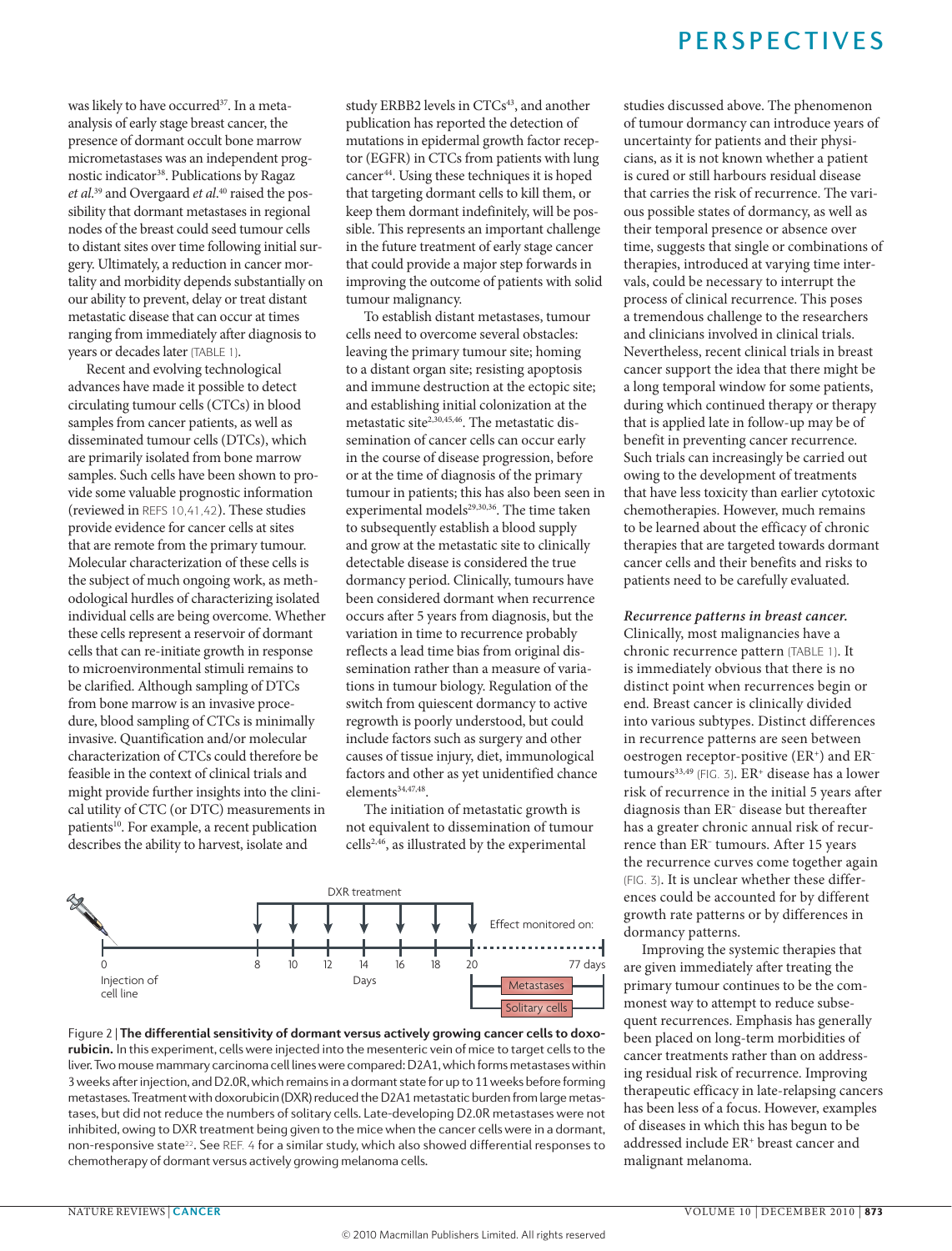### Clinical trials and long-term dormancy

Er+ breast cancer is a model for chronic relapsing solid tumour malignancy. Adjuvant systemic therapy with tamoxifen reduces the rate of relapse and improves survival both during and after 5 years of therapy in women with ER<sup>+</sup> early stage breast cancer<sup>49</sup>. Data from clinical trials that have given tamoxifen for longer than 5 years were mixed. The most definitive prospective trial, NSABP B14, showed no additional benefit or worsening of outcomes by continuing tamoxifen beyond 5 years and led to a US National Cancer Institute alert limiting tamoxifen use to 5 years<sup>50,51</sup>. A Scottish trial of longer than 5 years of tamoxifen treatment showed a similar result<sup>52</sup>. By contrast, a trial conducted by the Eastern Cooperative Oncology Group, USA, showed a slight advantage for longer tamoxifen use by comparing 3 years of treatment and longer treatment<sup>53</sup>. Similarly, results from the ongoing Adjuvant Tamoxifen Longer Against Shorter trial ([aTLaS;](http://www.ctsu.ox.ac.uk/~atlas/) see Further information) of around 5 years of tamoxifen treatment versus longer treatment are awaited to determine the efficacy of treatment with adjuvant tamoxifen of longer than 5 years. A trial of delayed adjuvant tamoxifen started >2 years after diagnosis showed marked benefit for systemic

intervention late in follow-up, which was remote from initial diagnosis and treatment of the primary tumour<sup>54</sup>.

The Letrizole after Tamoxifen in Treating Women with breast Cancer (NCIC CTG Ma17) trial demonstrated a significant reduction in recurrence risk and improvement in disease-free survival by extending adjuvant endocrine therapy with an aromatase (oestrogen synthetase) inhibitor, letrozole, for an additional 5 years after the initial 5 years of tamoxifen treatment<sup>55</sup> (FIG. 4a). Importantly, women in this trial with primary tumours that were ER<sup>+</sup> and progesterone receptor (PRGR)-positive (PRGR+) accrued most of the benefit 56. a similar association with ER<sup>+</sup> and PRGR<sup>+</sup> tumours was also shown in the ATLAS trial discussed above<sup>54</sup>. Importantly, subsequent analyses of NCIC CTG Ma17 also showed that 1–7 years after 5 years of tamoxifen treatment and anywhere between 6 years and 11 years after diagnosis, women still have a significant recurrence risk; this ongoing risk was markedly reduced by introducing delayed letrozole treatment up to 11 years and 16 years from diagnosis<sup>57</sup>. This further supports the idea of persistent or dormant metastases occurring many years after primary presentation of breast cancer. Further follow-up of the NCIC CTG MA17 trial has

### Table 1 | Relative survival rates by tumour site at 5, 10 and 15 years\*

| <b>Tumour site</b>               | 5 years $†$ | 10 years $§$ | 15 years |
|----------------------------------|-------------|--------------|----------|
| Breast (female)                  | 90%         | 82%          | 75%      |
| Melanoma of the skin             | 93%         | 90%          | 89%      |
| Kidney and renal pelvis          | 69%         | 61%          | 54%      |
| Colon and rectum                 | 68%         | 58%          | 54%      |
| Lung and bronchus                | 16%         | 11%          | 9%       |
| Oesophagus                       | 19%         | 12%          | 9%       |
| Liver and intrahepatic bile duct | 14%         | 9%           | 8%       |
| Pancreas                         | 6%          | 4%           | 3%       |
| Stomach                          | 27%         | 21%          | 18%      |
| Brain and other nervous system   | 36%         | 32%          | 30%      |
| Oral cavity and pharynx          | 63%         | 51%          | 43%      |
| Larynx                           | 63%         | 49%          | 41%      |
| Urinary bladder                  | 82%         | 75%          | 71%      |
| <b>Thyroid</b>                   | 97%         | 97%          | 96%      |
| Ovary                            | 46%         | 38%          | 38%      |
| Prostate                         | 100%        | 95%          | 82%      |
| <b>Testis</b>                    | 96%         | 95%          | 94%      |
| Corpus and uterus, NOS           | 84%         | 80%          | 77%      |
| Cervix uteri                     | 72%         | 67%          | 65%      |

NOS, not otherwise specified. \*Table is based on Surveillance, Epidemiology and End Results (SEER) data (see Further information), which was provided by the American Cancer Society. ‡Cases diagnosed from<br>1999 to 2005 and followed during 2006. <sup>§</sup>Cases diagnosed from 1994 to 2006 and followed during 2007.<br><sup>∥</sup>Cases diagnosed f

resulted in women who received 10 years of endocrine therapy (5 years of tamoxifen treatment and 5 years of letrozole treatment) being re-randomized in the NCIC CTG MA17R trial to a further 5 years of letrozole treatment or no treatment, further addressing the concept of prolonged tumour dormancy and the need for chronic endocrine therapy for up to 15 years after diagnosis (FIG. 4a). From the results of the NCIC CTG Ma17 trial it can be concluded that, despite 5 years of adjuvant tamoxifen treatment, women can continue to harbour clinically dormant micrometastases, which are generally sensitive to anti-oestrogen therapy regardless of when this therapy is applied. by contrast, although some benefit is accrued from anti-oestrogen therapy in patients with ER<sup>+</sup> and PRGR<sup>-</sup> tumours when it is given early in treatment, later, after being exposed to 5 years of tamoxifen, ER<sup>+</sup> and PRGR<sup>-</sup> disease may no longer be responsive to further anti-oestrogen therapy. Primary tumour evaluation for prognostic and predictive gene signatures or other biomarkers in the NCIC CTG Ma17 trial is underway.

In a further twist on tumour dormancy in ER<sup>+</sup> breast cancer, experimental data from Sabnis *et al.* 58 have suggested that constant anti-oestrogen therapy might induce an acquired ER<sup>-</sup> phenotype and anti-oestrogen insensitivity over time. This has resulted in the Study of Letrozole Extention (SOLE) trial, a Phase III trial evaluating the role of continuous letrozole versus intermittent (9 months off and 1 month on) letrozole treatment following 4 to 6 years of adjuvant endocrine therapy for postmenopausal women with hormone receptor<sup>+</sup>, node<sup>+</sup>, early stage breast cancer. This trial will address both the phenomenon of dormancy and the potential effects of therapy on its biology.

The Tykerb Evaluation after Chemotherapy (TEaCH) trial is evaluating the biology and potential responsiveness to anti-ERBB2 therapy of dormant micrometastases in a specific ERBB2<sup>+</sup> subtype of breast cancer (FIG. 4b). Women with ERBB2<sup>+</sup> primary tumours (as determined by fluorescence *in situ* hybridization (FISH) or immunohistochemistry (IHC)) who are clinically free of recurrent disease following initial primary therapy and adjuvant chemotherapy are randomized to receive lapatinib (Tykerb; GlaxoSmithKline) or a placebo any time after prior diagnosis of their primary tumour<sup>59</sup>. Stratification factors include: less than 4 years from diagnosis versus greater than or equal to 4 years from diagnosis; node<sup>+</sup> versus node<sup>-</sup> tumours; and ER<sup>+</sup> versus ER<sup>-</sup> tumours. In this trial, the event rate over time in patients not treated with anti-ERBB2 therapy will be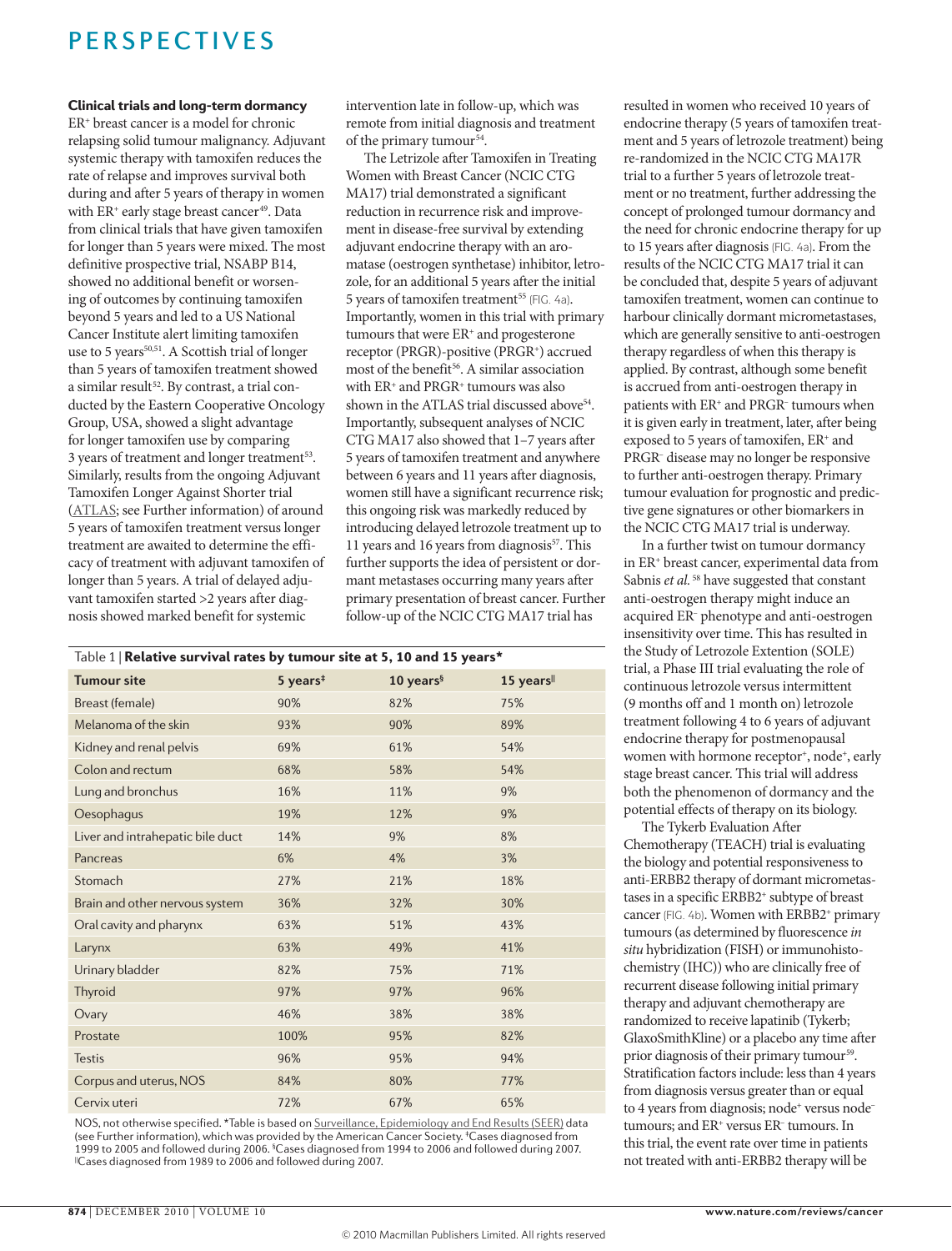



**Nature Reviews** | **Cancer** mate one another. Figure is reproduced, with permission, from ReF. 49 © (2005) elsevier. Figure 3 | Long-term risk of breast cancer recurrence by ER status. These curves are from a metaanalysis by the Early Breast Cancer Trialists' Collaborative Group (EBCTCG) and show that for both node<sup>-</sup> (part **a**) and node<sup>+</sup> (part **b**) disease, oestrogen receptor-negative (ER<sup>-</sup>) disease has a higher early relapse and mortality risk and a lower late risk than ER+ disease. After 15 years the two curves approxi-

compared with the rate in patients receiving 1 year of anti-ERBB2 therapy at any time after diagnosis. The effect of 1 year of lapatinib treatment on the ongoing subsequent relapse risk from dormant metastases will be assessed. The analysis will determine the effect depending on whether lapatinib treatment was started within the first year from diagnosis, between 1 and 4 years from diagnosis, or more than 4 years from diagnosis. Primary tumour analyses, including prognostic and predictive gene signatures, as well as host pharmacogenomic signatures, are being planned. additionally, proteomic analyses from plasma samples taken from the diagnosis of the trial participants and during the 10 years of follow-up of all participants are being planned.

Ultra-late recurrences of cutaneous melanoma are also known to occur<sup>60</sup>. To address clinical dormancy in this disease, a trial of interferon-α (IFNα) therapy or no further therapy following completely excised stage II, stage III or recurrent melanoma was initiated in 1995. The trial aimed to determine the overall effects of adjuvant low-dose extended-duration IFNα therapy on diseasefree and overall survival and to determine whether there is any correlation with patient age or sex. Unfortunately, although launched in 1995, the trial has not reached its original accrual goal and is no longer actively recruiting patients, underscoring the difficulties in studying late tumour recurrences in clinical trials.

Strategies that have been considered in prostate and ovarian cancer include randomizing patients who are clinically free of recurrent disease but who have rising prostate-specific antigen (PSA) or CA 125 serum tumour markers (and possibly markers of dormant tumours becoming clinically active) to different treatments. Studies have demonstrated that T cell-mediated immunityis an important component in the regulation of tumour dormancy and that there is a role for  $CD8$ <sup>+</sup> T cells through

the endogenous production of IFNγ, in collaboration withhumoral immunity, to both induce and maintain a state of tumour dormancy<sup>61</sup>; mechanisms of regulation of tumour dormancy are also being further clarified62. Therefore, vaccines are considered a potential mechanism for inhibiting cells from emerging from dormancy, although the possible roles for immune components in regulating dormancy are not thoroughly understood<sup>63</sup>. Other potential immune modulatory approaches that could be applied during periods of putative clinical dormancy are being considered. For example, lenalidomide, an analogue of thalidomide, induces apoptosis in cancer cells through the activation of natural killer cells, and its effects on markers of the immune response, which could be predictive of response to therapy, are being studied in cancer patients 64.

#### Risks and benefits of long-term therapy

The decision to use prolonged chronic adjuvant anticancer therapies to prevent recurrences has to be viewed in the context of benefit versus risk to the patient and cost to the health care system<sup>65,66</sup>. The number needed to treat (NNTT) to benefit one patient is a way of expressing cost versus benefit and has been used in several disease settings. The NCIC CTG MA17 trial showed that the NNTT was 37 for node– patients and 12 for node+ patients. These numbers are highly competitive compared with antihypertensive treatment or lipid-lowering agents, which are commonly prescribed. Interestingly, in the NCIC CTG Ma17 trial, menopausal-like symptoms were generally mild and quality of life was well maintained<sup>67</sup>. This reflects the general likelihood that extended therapies will be well tolerated in patients who have survived longer disease free and have frequently tolerated prior therapy well. However, more serious organ toxicities, such as increasing numbers of fragility fractures in women treated with prolonged oestrogen synthesis inhibition, have to be weighed into decision making when considering extended therapy administration. Ways to improve the NNTT for both extended aromatase inhibitors and for late extended anti-ERBB2 therapy in the TEACH trial are underway. These include primary tumour signatures and pharmacogenomic host signatures to assist in the selection of patients at risk for recurrence of cancer or for specific toxicities. The potential of this personalized medicine approach is likely to improve the cost effectiveness of treatments that are aimed at clinical dormancy in solid tumour malignancy.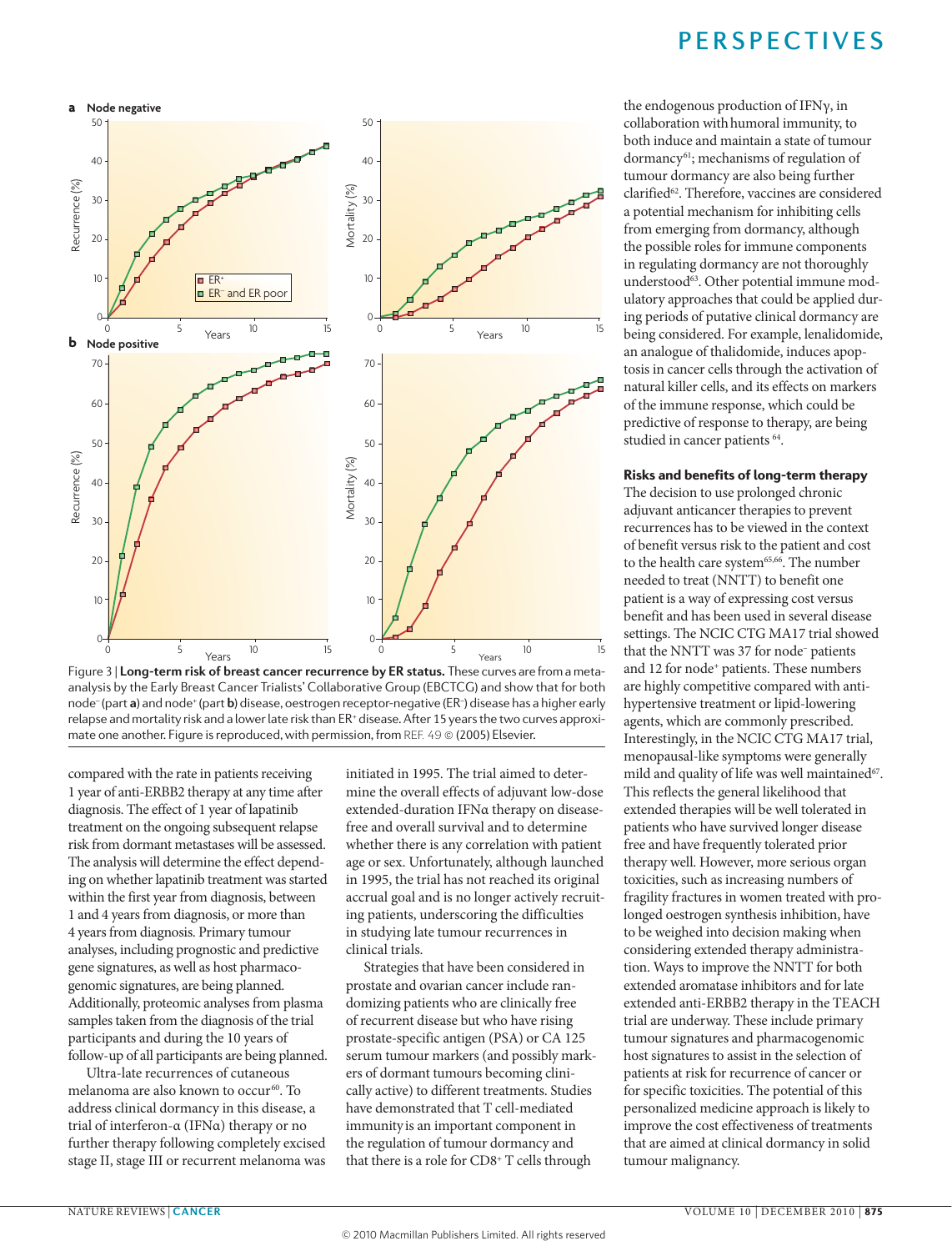

trials. The NCIC CTG MA17 trial showed benefit for extended late adjuvant therapy given for 5 years Figure 4 | **Ma17 and TeaCH trials. a** | schema of the NciccTG MA17 and MA17r (re-randomization) after 5years of prior tamoxifen treatment, which was given to prevent recurrences in early stage breast cancer. The ongoing MA17R trial further explores the effects of later systemic therapy on the risk of late (dormant) recurrences. **b** | Schema of the Tykerb Evaluation After Chemotherapy (TEACH) trial of chronic anti-ERBB2 therapy. The TEACH trial will determine the pattern of chronic late relapses after initial diagnosis in early stage ERBB2-positive (ERBB2+) breast cancer. In this trial, the event rate over time in patients not treated with anti-ERBB2 therapy will be compared with the rate in patients receiving 1 year of anti-erBB2 therapy at any time after diagnosis, treatment of the primary tumour and completion of standard adjuvant chemotherapy. This trial will also determine the benefit/cost ratio of using lapatinib treatment, given across a range of time periods from primary diagnosis, as indicated by the dashed arrow. cMF, cyclophosphamide, methotrexate and 5-fluorouracil; er, oestrogen receptor.

### Conclusions and unanswered questions

Identifying the mechanisms of tumour dormancy, those at risk of recurrence and therapeutic interventions to prevent recurrences, are imperatives in cancer treatment research. The design of clinical trials to address tumour dormancy is challenging. Findings from the NCIC CTG MA17 clinical trial in ER<sup>+</sup> breast cancer are a paradigm for investigating the role of chronic systemic therapy for chronic relapsing cancer. This trial has also demonstrated that the late introduction of such therapy in patients with what seems to be ongoing tumour dormancy can also be beneficial. The TEaCH trial is another important proof-of-concept trial that is looking at the natural history of dormancy in a more aggressive subtype of breast cancer and exploring the role of anti-ERBB2 therapy late in follow-up. In both trials tumour and host pharmacogenomic signatures are underway to identify those at risk and thus those who should be targeted for treatment. Similarly, those most at risk of serious toxicities can also avoid therapy, and in this way the cost/ benefit ratio can be improved considerably. as discussed above, the stimuli for triggering the regrowth of dormant micrometastases are unclear. The initiation of angiogenesis, the availability of growth-promoting factors from increases in bone turnover or variations in immune modulation over time suggest that the timing of inhibitors of tumour regrowth may not necessarily require constant therapy from the time of diagnosis onwards, as is currently practised. Indeed such trials may render spuriously negative results. Delivering systemic therapy over a range of time periods, as was the case in the NCIC CTG Ma17 and

TEaCH trials, may help to discern whether changing variables over time are important. an obstacle that we have encountered with this approach, however, is the difficulty of obtaining regulatory approval for therapies not given as up-front adjuvant treatment.

We need a better method for cataloguing the occurrence and nature of subclinical micrometastatic disease in patients, and better understanding about the organs in which these cells reside. Do all patients, most patients or many patients harbour dormant cells? Preclinical data suggest that there might be dormant cells in organs that are unlikely to support the growth of metastases, which is consistent with, for example, the detection of cancer cells in the bone marrow of patients with colorectal cancer, as metastases rarely develop at this site<sup>68,69</sup>, as well as those in which metastases more commonly arise. Furthermore, is there information about the tumour or patient at initial diagnosis that can predict which patients will and which patients will not develop late metastases after a period of dormancy? Or is the re-awakening of dormant cells more dependent on life events that occur subsequent to primary cancer treatment (such as diet, surgery and immune suppression)? In other words, what proportion of late recurrences is destined to occur compared with the proportion that may or may not occur depending on factors that happen after treatment of the primary tumour? Much more remains to be learned about the biology of dormancy and re-awakening, in order to better decide who will benefit from treatment that is targeted to dormant cancer. In the meantime, long-term therapy, particularly for hormone-responsive breast

cancer, is becoming standard of care, and the benefit for a small proportion of women who are at risk for late recurrences must be balanced against the risks of side effects from long-term treatment. Biomarkers, including those mentioned above that have been identified as being related to dormancy or escape from dormancy, such as Notch signalling and angiogenic switching, need to be more clearly studied in patients before rational clinical trials can be designed.

Recent data with the anti-angiogenesis inhibitor bevacizumab established benefit in the advanced disease setting<sup>70</sup>. However, no benefit was shown when bevacizumab was given as 1 year of adjuvant therapy in early stage disease<sup> $71,72$ </sup>. These results in early stage disease seem to contradict the results in preclinical models, but the selection of specific patients or the precise timing of anti-angiogenic therapy might be needed to demonstrate benefit.

In summary, there remains a disconnection between identifying dormant metastases and their biology and the design of appropriate clinical trials. Novel imaging techniques that can detect dormant tumours or the harvesting of circulating tumour cells, bone marrow cells and other metastatic biopsy sites of disease should allow the evaluation of putative biological markers or pathways such as the two MaPK signalling pathways — the ErK and p38 pathways — and the uPAR and fibronectin interactions mentioned above, and thereby identify novel targets and agents for addressing dormant cells.

*Paul E. Goss is at the Harvard Medical School, Massachusetts General Hospital Cancer Center, 55 Fruit Street, Lawrence House, RH-302, Boston, Massachusetts 02114, USA.*

*Ann F. Chambers is at the London Regional Cancer Program, and Department of Oncology, University of Western Ontario, 790 Commissioners Road East, London, Ontario N6A 4L6, Canada.*

> *Correspondence to A.F.C. e-mail: [ann.chambers@Lhsc.on.ca](mailto:ann.chambers@Lhsc.on.ca )* doi:10.1038/nrc2933 Published online 4 November 2010

- 1. Weiss, L. Metastatic inefficiency. *Adv. Cancer Res.* **54**, 159–211 (1990).
- 2. Chambers, A. F., Groom, A. C. & MacDonald, I. C. Dissemination and growth of cancer cells in metastatic sites. *Nature Rev. Cancer* **2**, 563–572 (2002).
- 3. Heyn, C. *et al.* In vivo MRI of cancer cell fate at the single-cell level in a mouse model of breast cancer metastasis to the brain. *Magn. Reson. Med.* **56**, 1001–1010 (2006).
- 4. Townson, J. L. *et al.* Three-dimensional imaging and quantification of both solitary cells and metastases in whole mouse liver by magnetic resonance imaging. *Cancer Res.* **69**, 8326–8331 (2009).
- 5. Luzzi, K. J. *et al.* Multistep nature of metastatic inefficiency: dormancy of solitary cells after successful extravasation and limited survival of early micrometastases. *Am. J. Pathol.* **153**, 865–873 (1998).